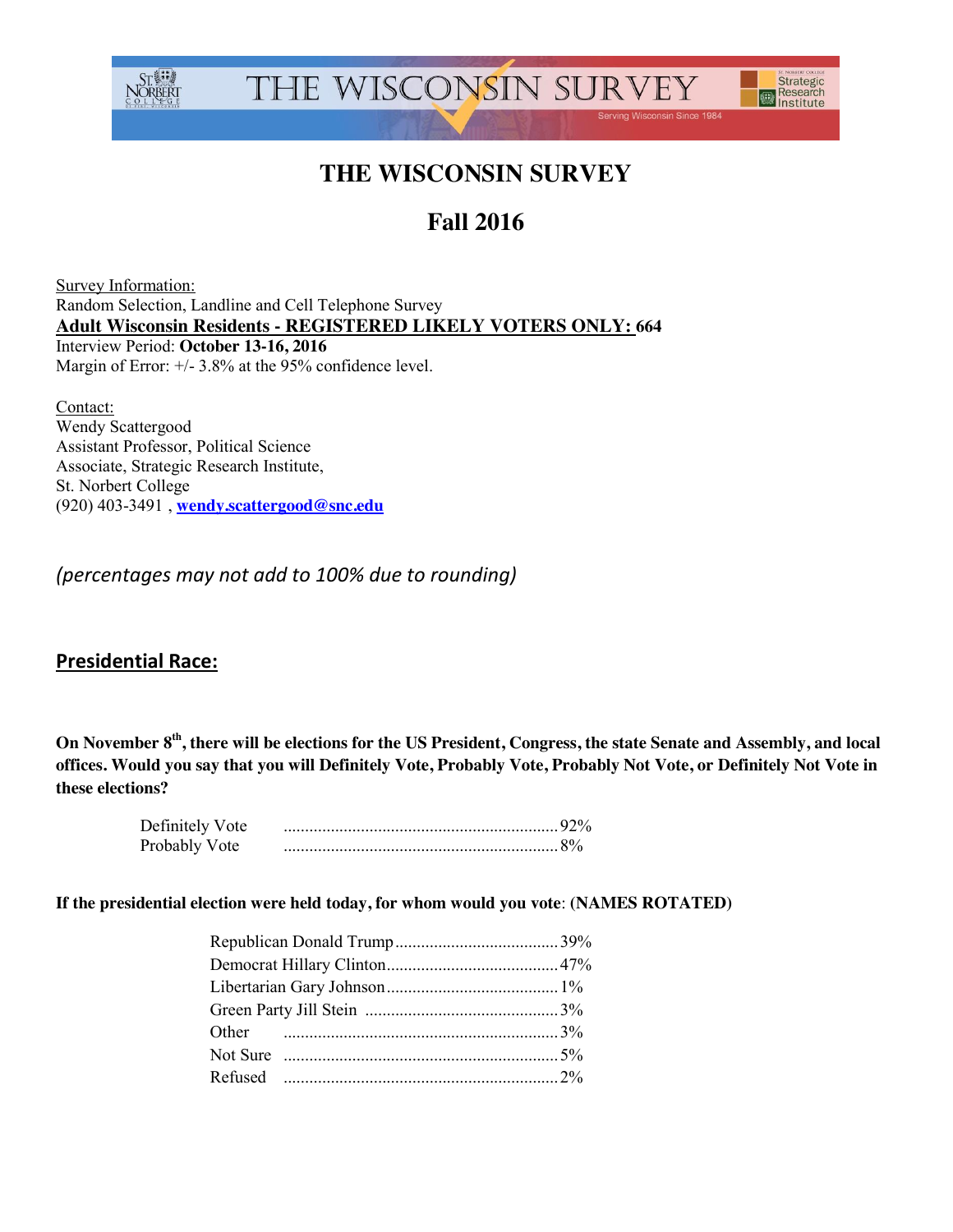## **FOR "OTHER" Voters ONLY:**

Please specify for whom you are going to vote: \_\_\_\_\_\_\_\_\_\_\_\_\_\_\_\_\_\_\_ (open-end)

| None |  |
|------|--|

## **FOR GARY JOHNSON AND JILL STEIN ONLY:**

*If your candidate were not running, for whom would you vote?*

|          | $0\%$ |
|----------|-------|
|          | 10%   |
|          | 70%   |
| Not Sure | $0\%$ |
| Refused  | 20%   |

## **FOR "NOT SURE" VOTERS ONLY**

As of today, do you lean more toward:

| Not Sure |  |
|----------|--|
| Refused  |  |

How strongly are you committed to [CANDIDATE NAMED ABOVE]

### **Of Hillary Clinton Voters**

## **Of Gary Johnson Voters**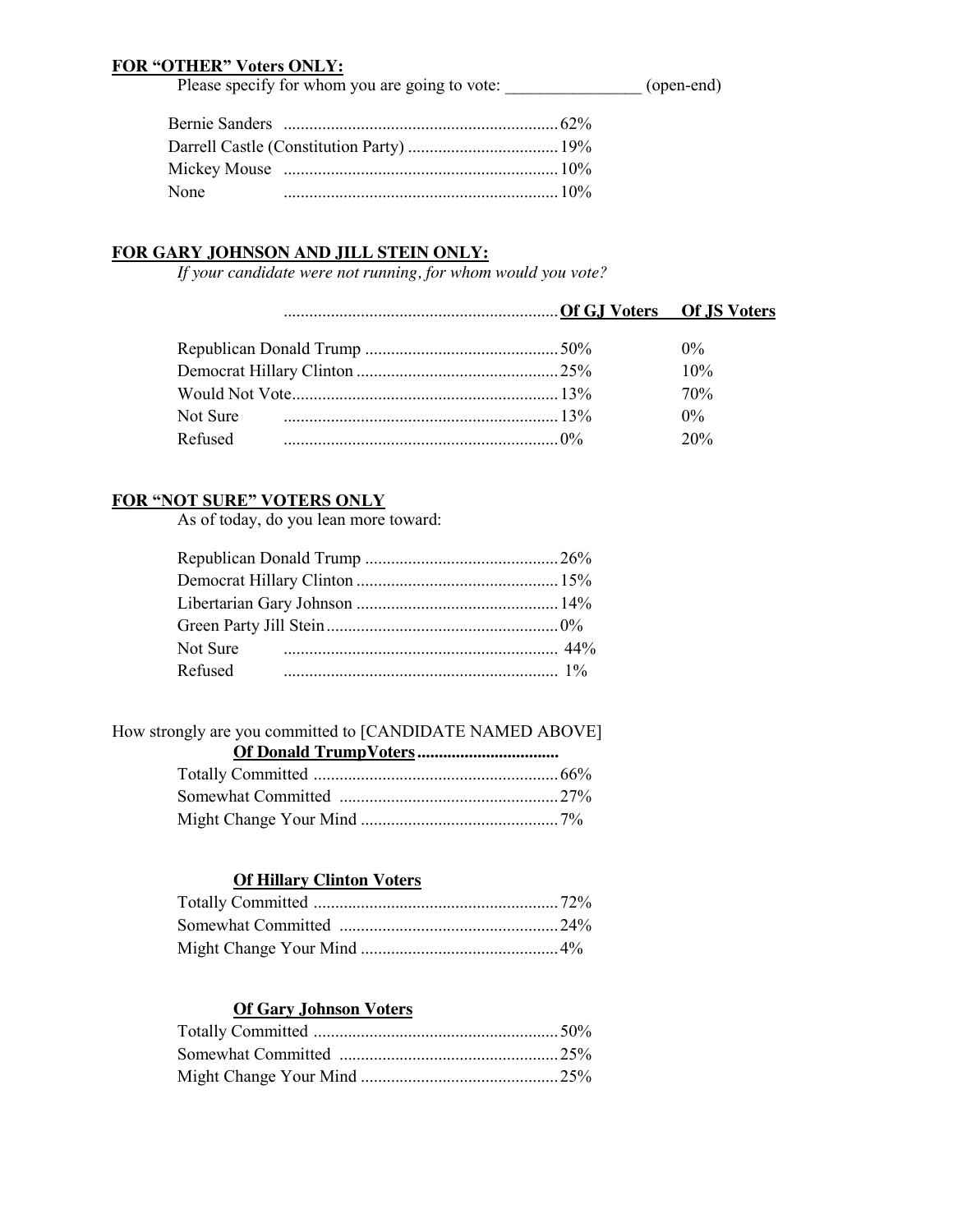### **Of Jill Stein Voters**

## **Of Others:**

57% of Bernie Sanders voters are totally committed, 43% somewhat committed 100% Darrell Castle – totally committed 100% Mickey Mouse – totally committed 100% None – totally committed

### **Did you watch the second Presidential Debate this past Sunday night?**

### **OF DEBATE WATCHERS ONLY:**

Did this debate make you more likely or less likely to support each of the following candidates? First let's take Hillary Clinton…. ................................................................

|                            | More          | <b>No Effect</b> | <b>Less</b>   | <b>Not Sure</b> | <b>Refused</b> |
|----------------------------|---------------|------------------|---------------|-----------------|----------------|
| Candidate                  | <b>Likely</b> | (VOL)            | <b>Likely</b> |                 |                |
| a. Hillary Clinton         | 44%           | 18%              | 37%           | $2\%$           | $<1\%$         |
| Donald Trump               | 26%           | 19%              | 53%           | $2\%$           | $1\%$          |
| A third party<br>candidate | 10%           | 41%              | 41%           | $6\%$           | 3%             |
| To Not Vote                | 20%           | 42%              | 32%           | 3%              | 3%             |

### **Regardless of how you intend to vote, which candidate, Donald Trump or Hillary Clinton, is more trustworthy?**

| Same/No Difference/Both (vol) | $1\%$  |
|-------------------------------|--------|
|                               |        |
| Refused                       | $<1\%$ |

**Regardless of how you intend to vote, which candidate, Donald Trump or Hillary Clinton, has a better temperament to be president?**

| Same/No Difference/Both (vol) | $2\%$ |
|-------------------------------|-------|
|                               |       |
| Refused                       | <1%   |